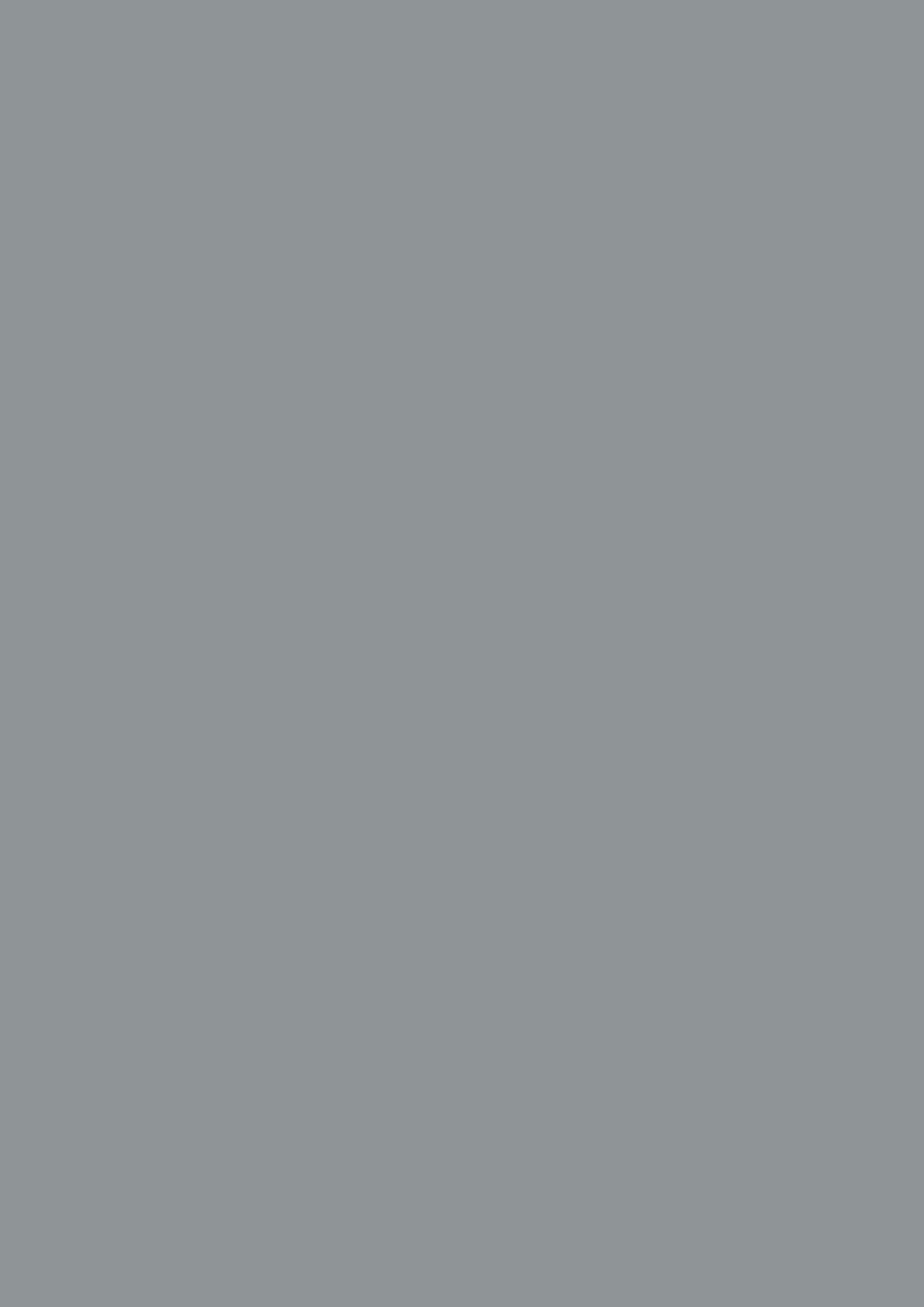The Matin Wall Lamp offers a contemporary yet poetic design, with a construction that combines visual delicacy with physical robustness. The head of the lamp can be angled approximately 45 degrees both upwards and downwards to create an ambient uplight as well as directional downlight. The wall-mounted design consists of a steel wire bent frame finished in polished brass with matte black hardware and is paired with a pleated cotton shade in two sizes with a variety of vibrant colours. The light source is an integrated LED, offering a diffused light which is accompanied by a digital in-line dimmer control to adjust the output of light if required.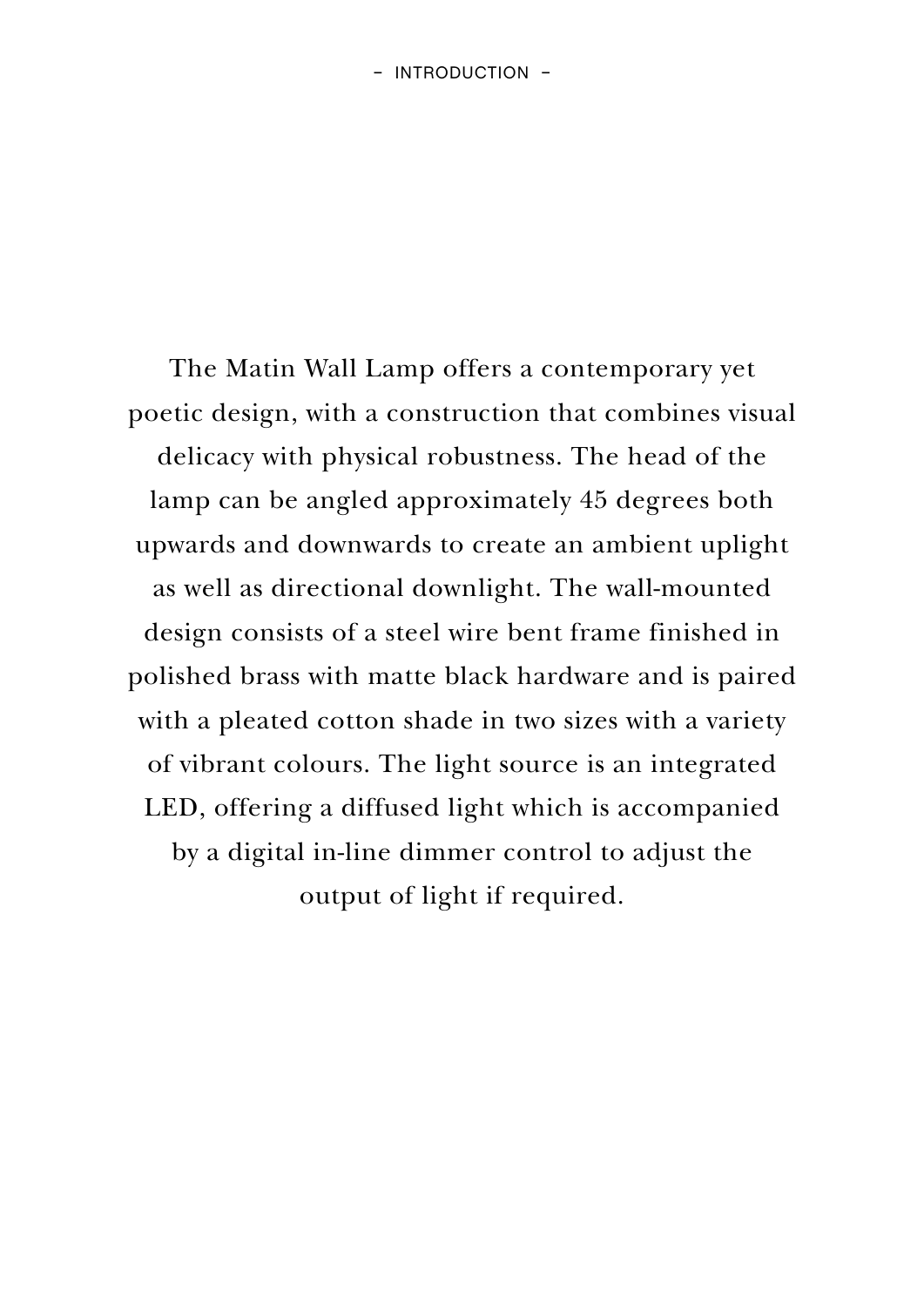## TECHNICAL DATA

This product is supplied with an integrated LED module (2800K warm white, 200-300 lumens). The expected lifespan of the LED module is 25,000 hours, which equates to 8-10 years of general use. When the light source reaches its end of life, the whole luminaire should be replaced.

## **ATTENTION**

Ensure that the power supply to the circuit has clearly been turned OFF before installing the product. In some countries, electrical installation must be carried out by authorised electricians/ contractors; please check with your local authority for guidance. The product must not be modified in any way. HAY accepts no responsibility for any products that have been modified or tampered with. The external flexible cable or cord of this luminaire cannot be replaced. If the cord is damaged, the luminaire should be replaced. This lamp is designed for indoor use only.

NOTE: This equipment has been tested and found to comply with the limits for a Class B digital device, pursuant to part 15 of the FCC Rules. These limits are designed to provide reasonable protection against harmful interference in a residential installation. This equipment generates, uses and can radiate radio frequency energy and, if not installed and used in accordance with the instructions, may cause harmful interference to radio communications. However, there is no

guarantee that interference will not occur in a particular installation. If this equipment does cause harmful interference to radio or television reception, which can be determined by turning the equipment off and on, the user is encouraged to try to correct the interference by one or more of the following measures:

- / Reorient or relocate the receiving antenna.
- / Increase the distance between the equipment and receiver.
- / Connect the equipment into an outlet on a different circuit to the one the receiver is connected to.
- / Consult the dealer or an experienced radio/TV technician for help.

Warning: Changes or modifications to this unit not expressly approved by the party responsible for compliance could void the user's authority to operate the equipment.

## CARE AND MAINTENANCE

Do not use wet or damp cloths for cleaning and maintaining the shade. Please use a dry, lint-free cloth or duster to remove any dirt. The frame can be cleaned with a soft damp cloth and mild detergent, or a dry microfiber cloth. Do not use alcohol or any other solvents to clean the product and avoid using abrasive or rough sponges. Ensure that the power supply has been turned OFF before cleaning the product.

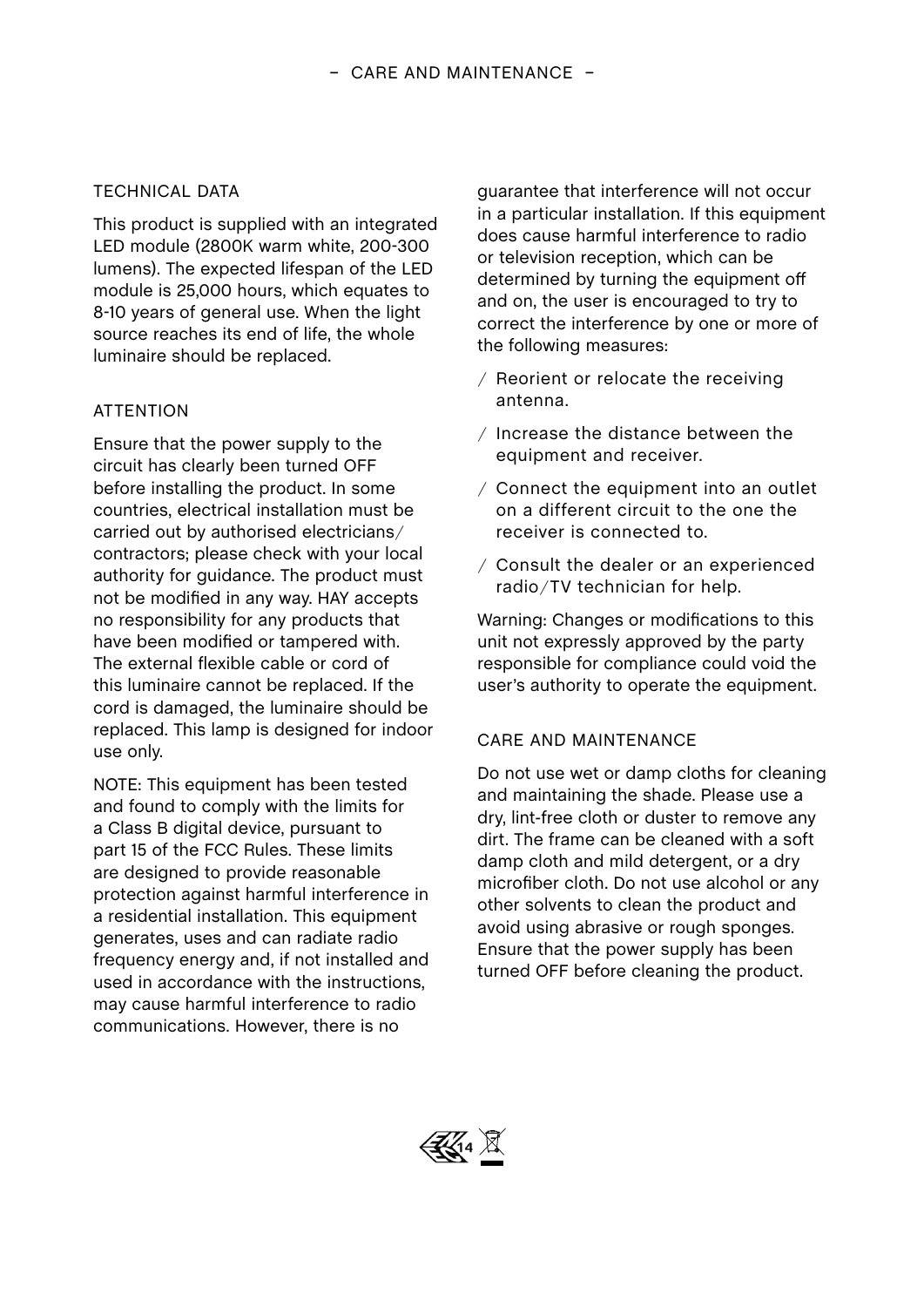– PARTS –

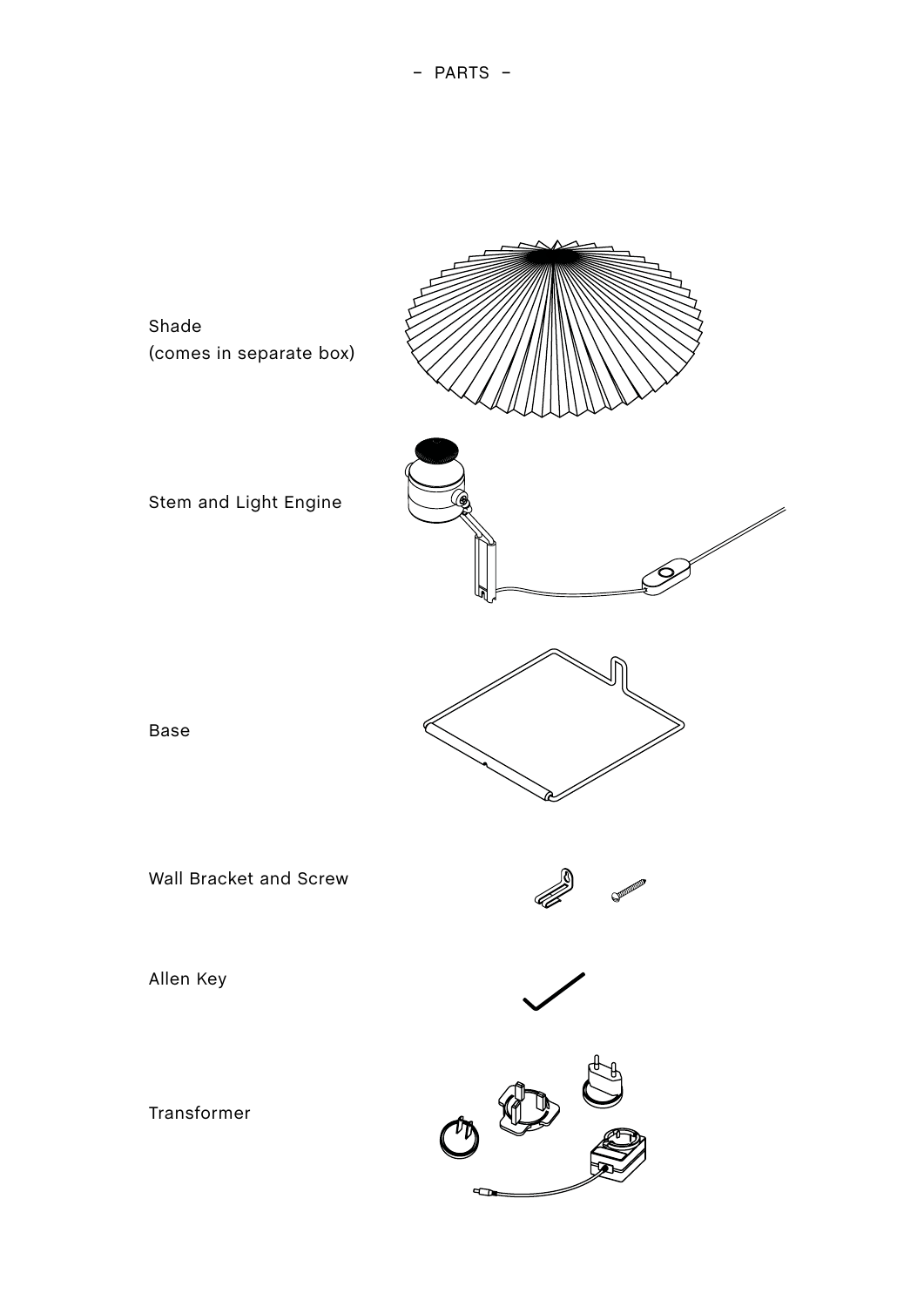Mark the position of where the lamp should be placed on the wall and drill a hole, using the correct type of drill for the wall you are drilling into.



Insert the wall plug. Ensure you use the correct type of wall plug for the type of wall the lamp is to be mounted on. Once the wall plug is in place, you can insert the screw. Make sure you leave a small gap (approximately 3mm) between the screw head and the wall for the mounting bracket.

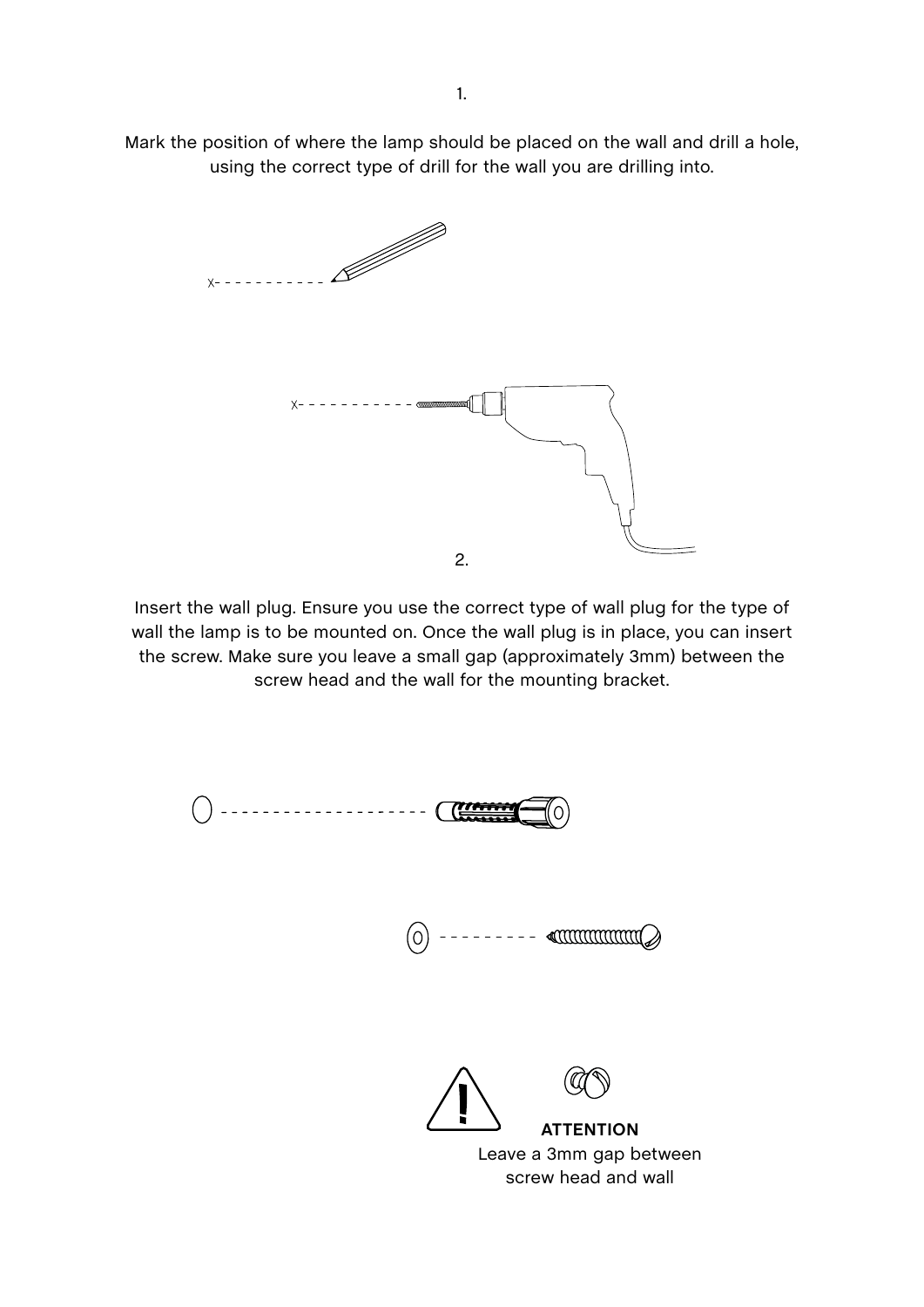Slide the stem onto the base, as pictured below.



4.

Locate the supplied Allen key and tighten the fixed screw that is located on the back of the connecting piece, turning it clockwise.

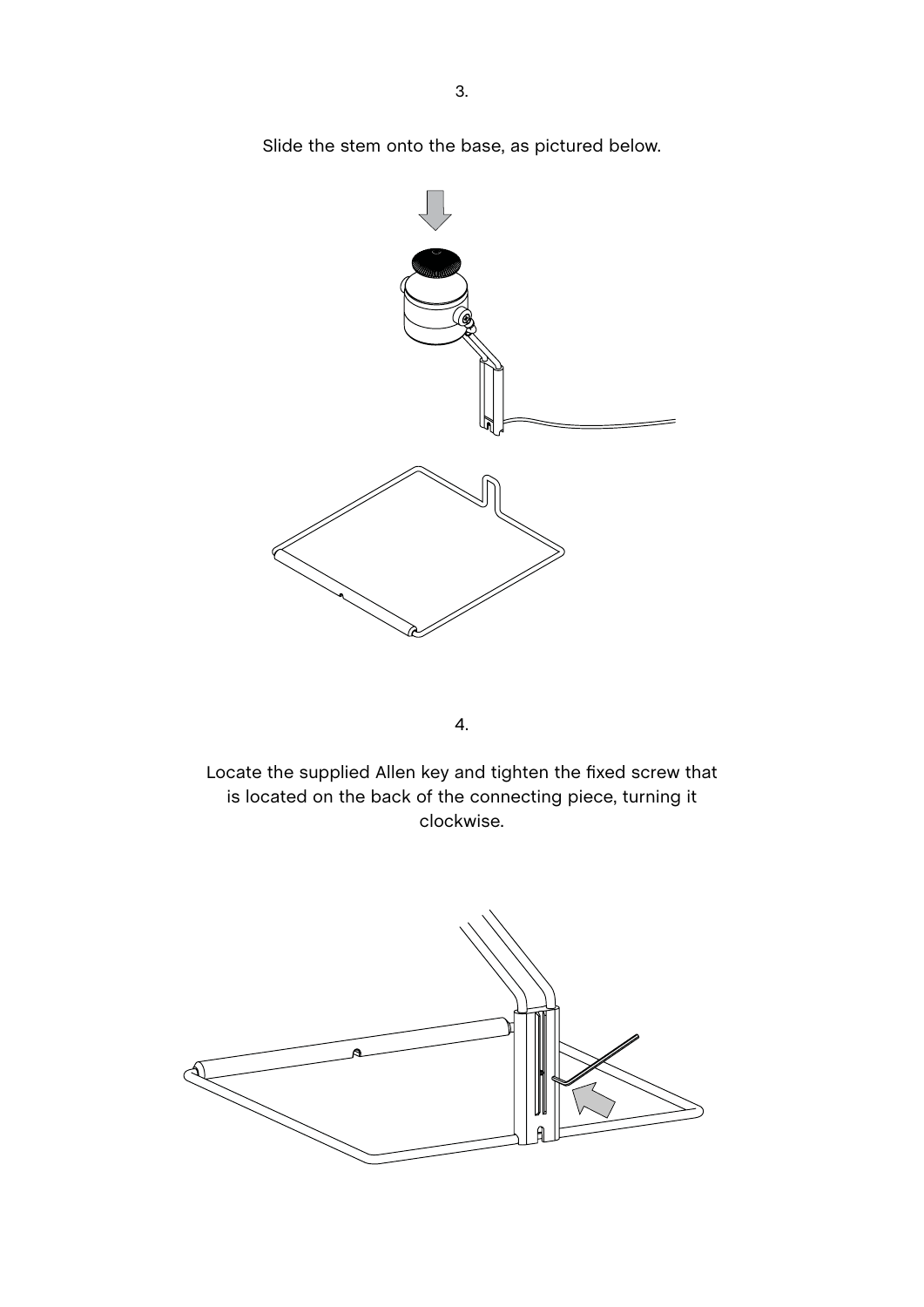Clip the cable into the cable clip, which is located on the stem, and into the groove on the back of the connecting piece at the bottom of the stem. Make sure you leave enough free cable for the head to move, as pictured below.

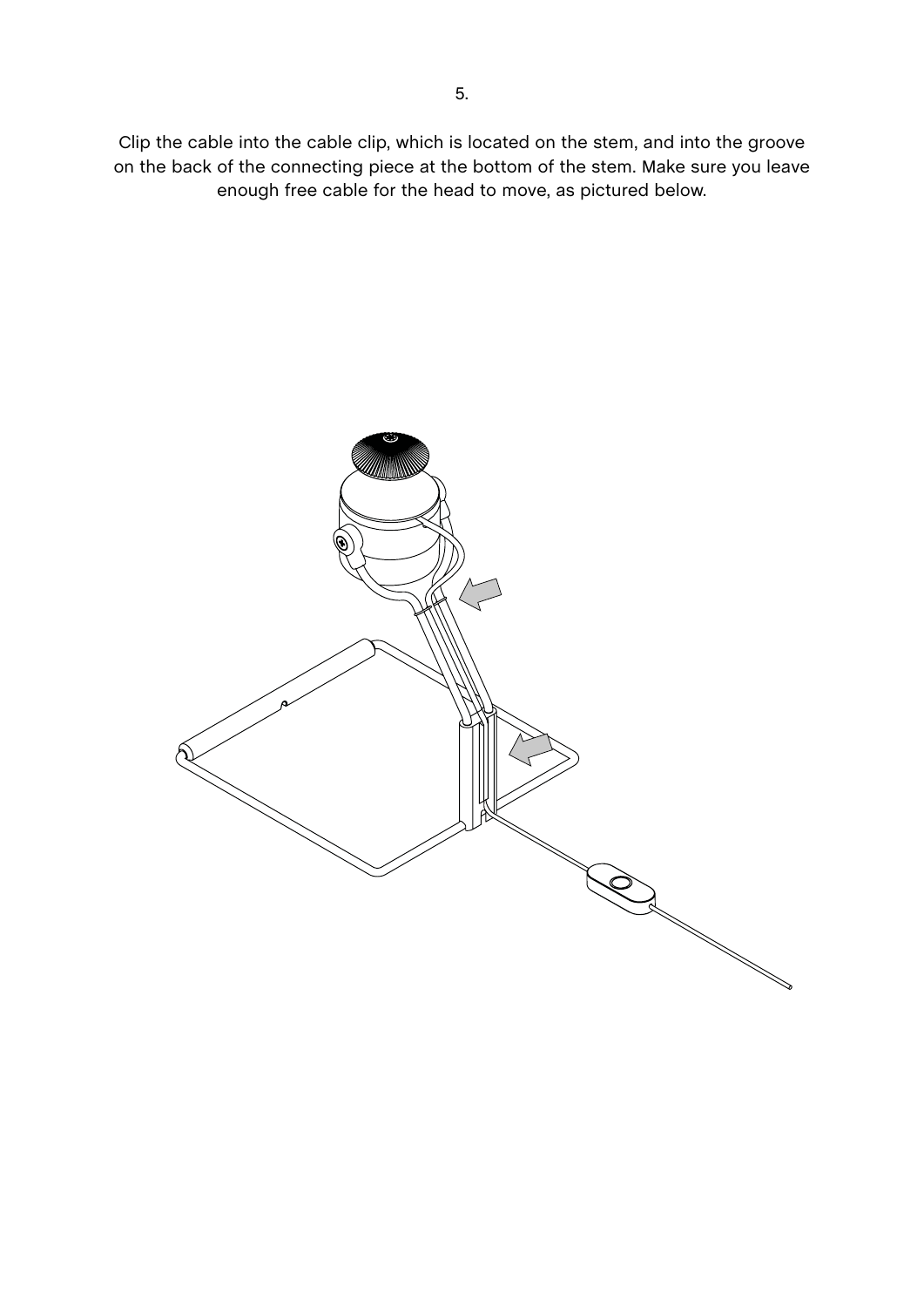Remove the shade from its packaging and spread out the bottom while simultaneously pushing it down over the top screw so that it rests on top of the top cap. Gently push the top of the pleated shade underneath the top screw, so that it is wedged between the top screw and top cap.

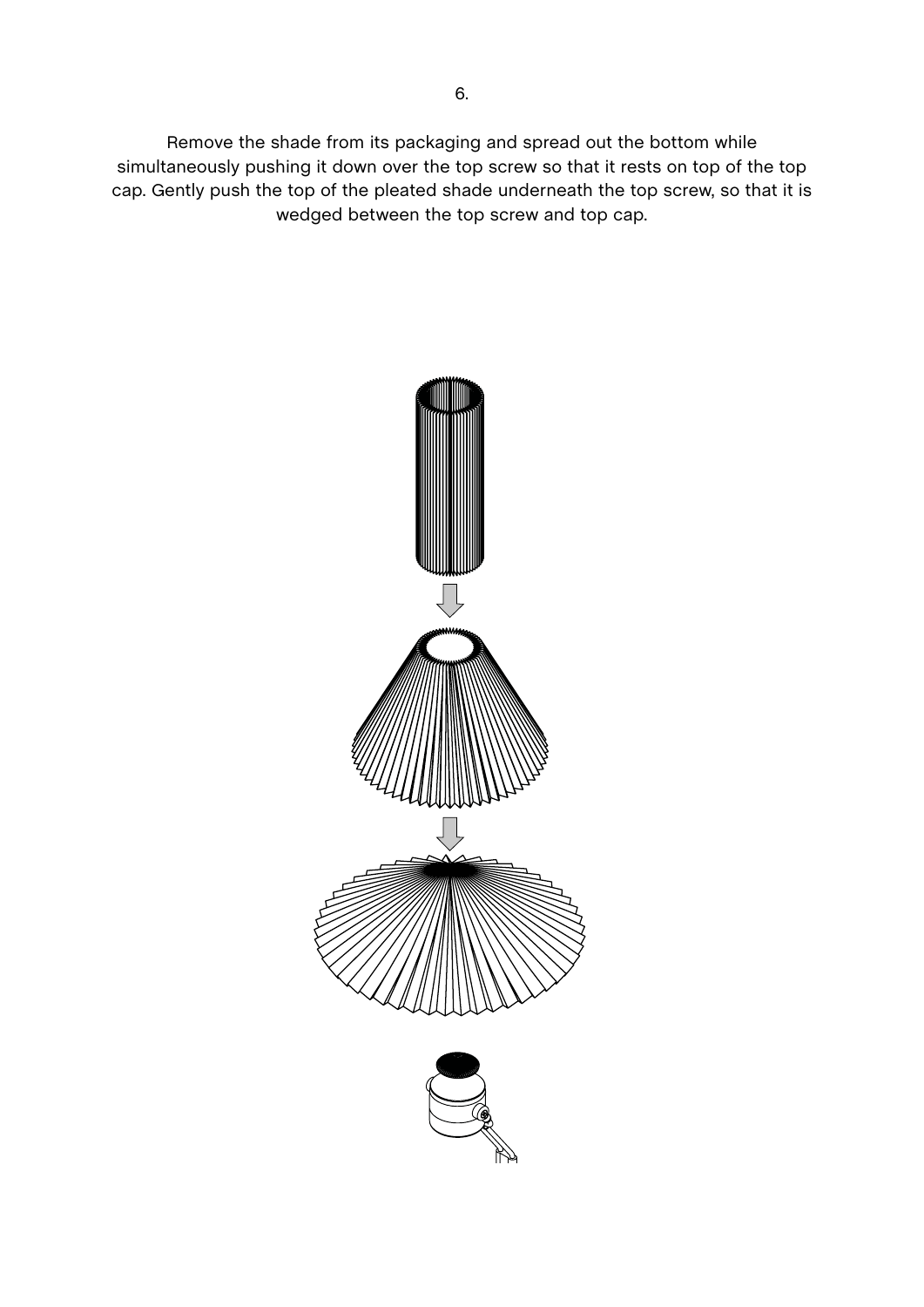Once the shade is in place, gently adjust the pleats at the top so that they are evenly spread out, as shown below. Once the shade resembles the illustration below, the top screw can be fully tightened.

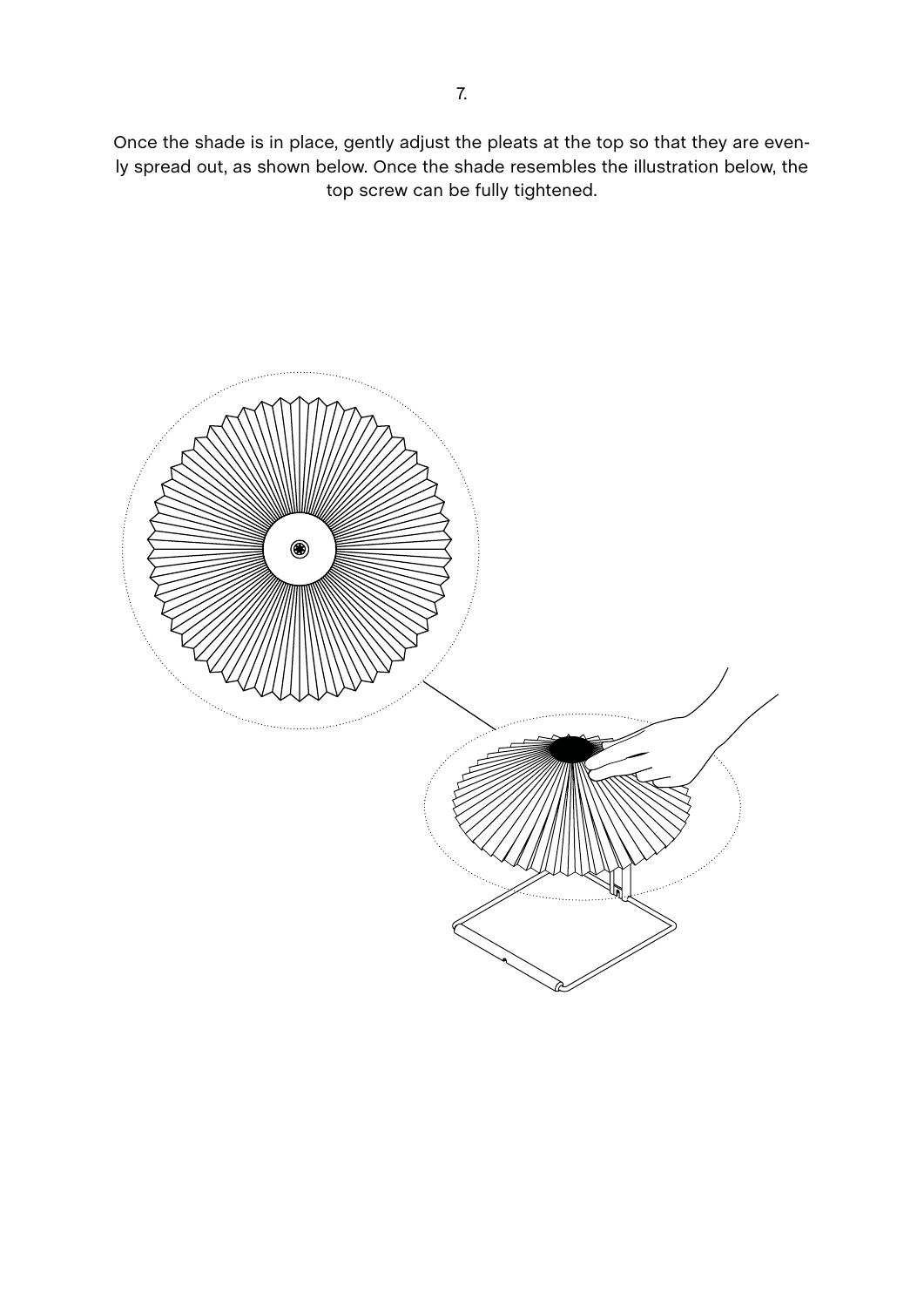Insert the wall bracket into the end of the plastic connector, making sure to push it all the way in. The wall bracket should grip inside the small slot on the bottom of the plastic connector. If you wish to remove the wall bracket, a flat screwdriver can be inserted into the slot, releasing the wall bracket.

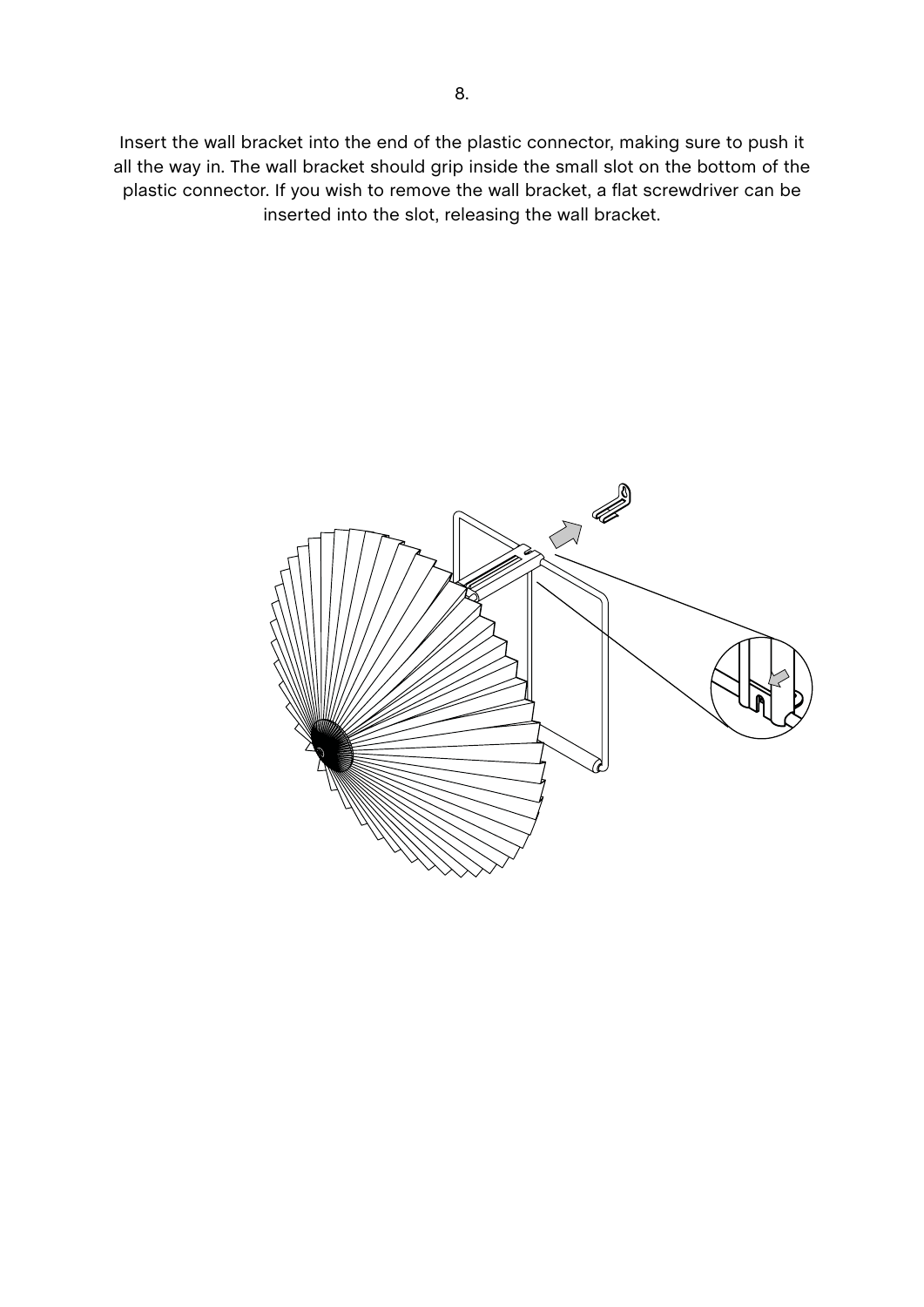Once the wall bracket has been properly mounted, the lamp can be hung on the wall. Place the screw head through the keyhole on the wall bracket and slide the lamp downwards. The screw can now be properly tightened, making sure that the lamp is firmly in place.

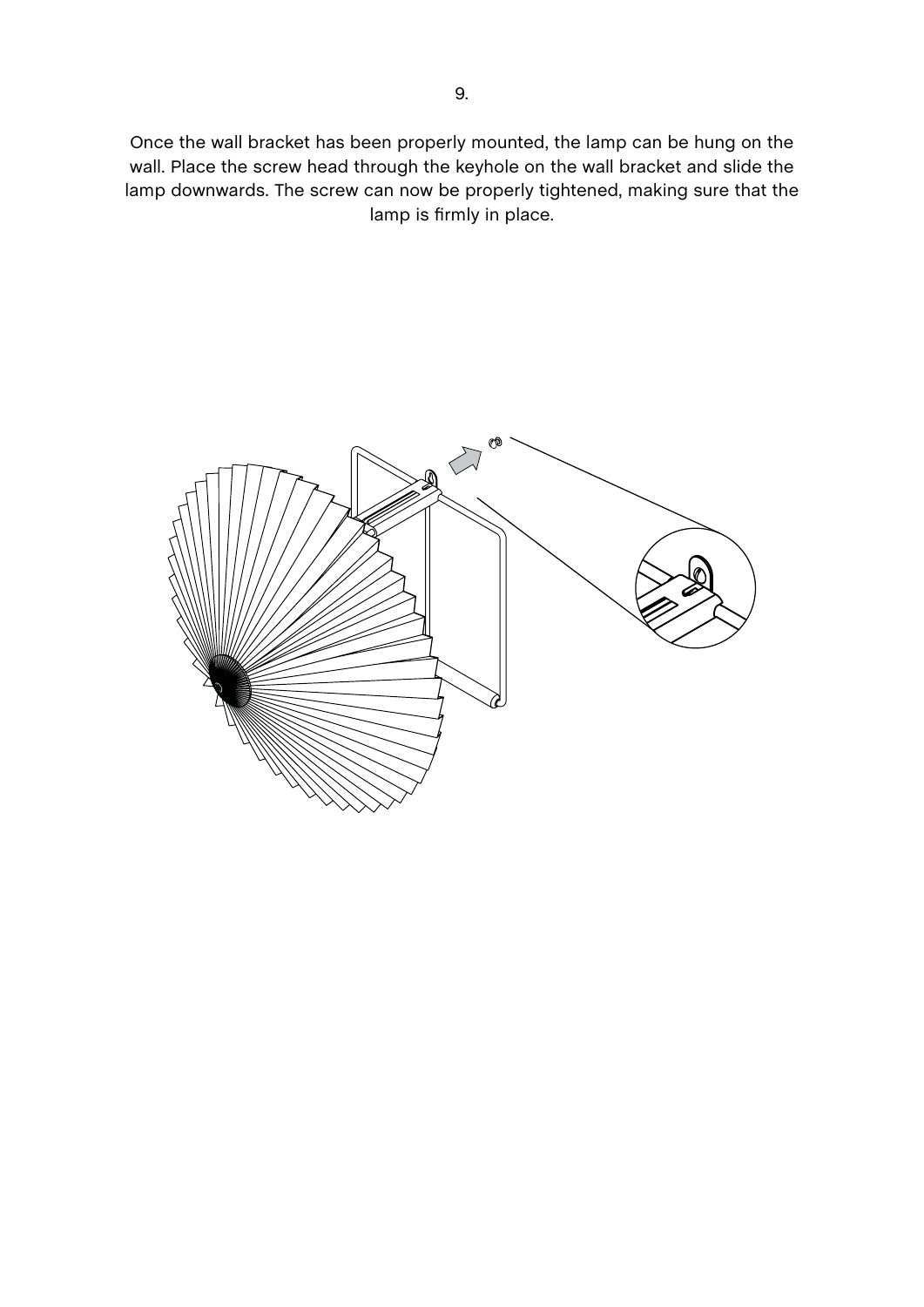Plug the trailing cable into the power supply. Attach the correct adapter for your region. The lamp is now ready to use.

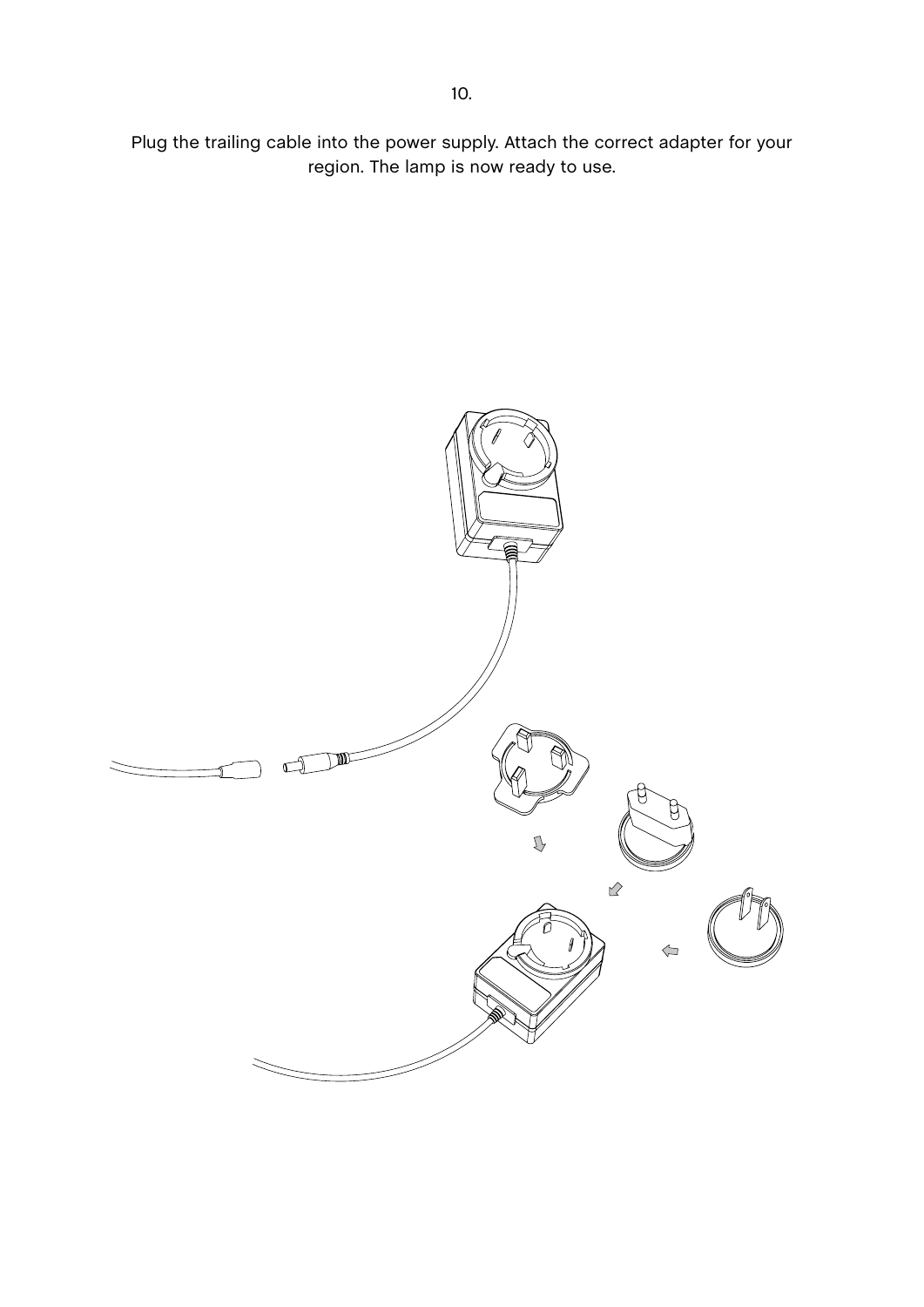The lamp's inline switch has a three-setting dimmable feature. The first push sets the lamp to maximum brightness, the second push sets it to medium brightness and the third push sets it to lowest brightness. A fourth push will turn the lamp off.

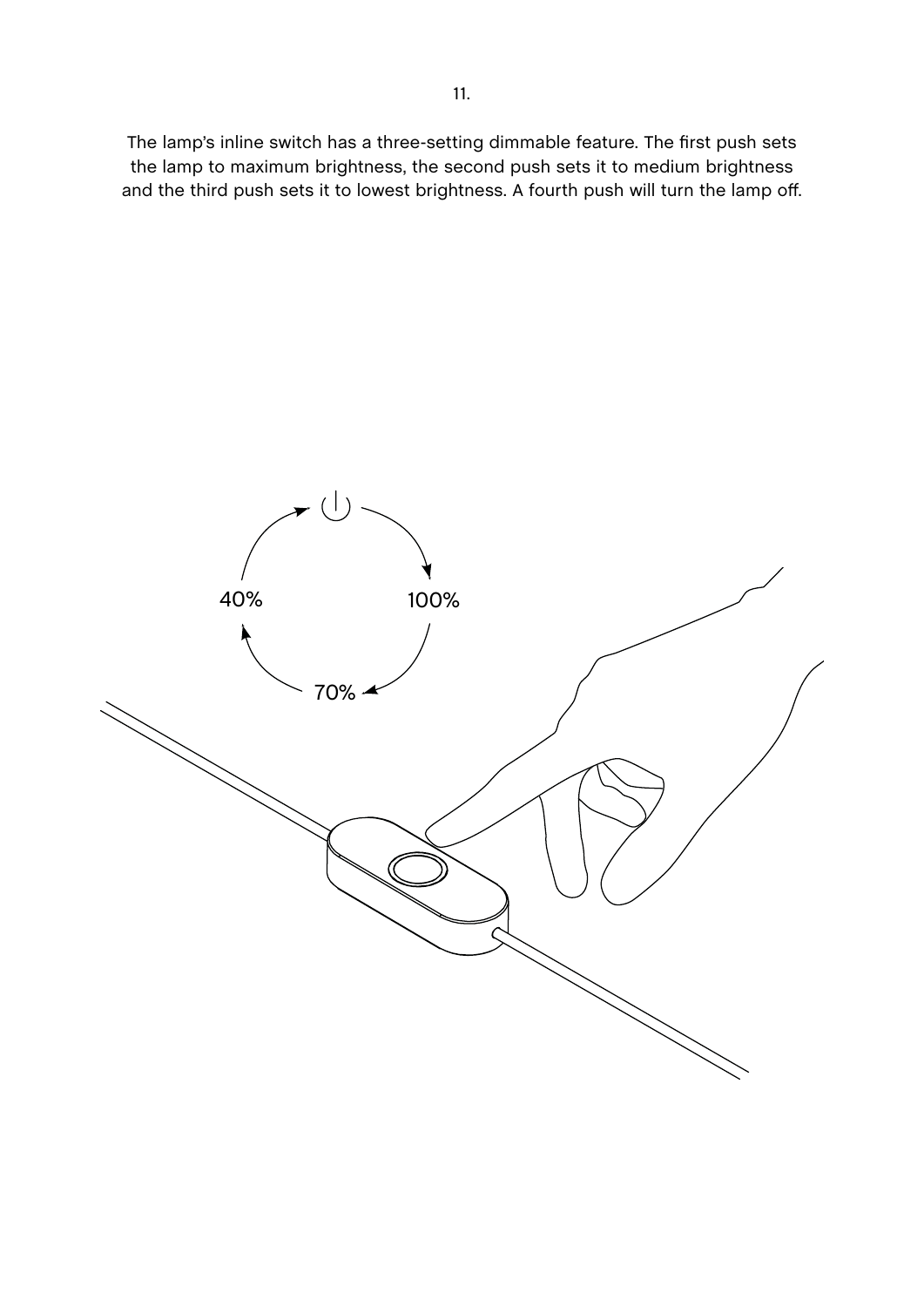The lamp head can be tilted at an angle of approximately 45 degrees upwards and downwards.